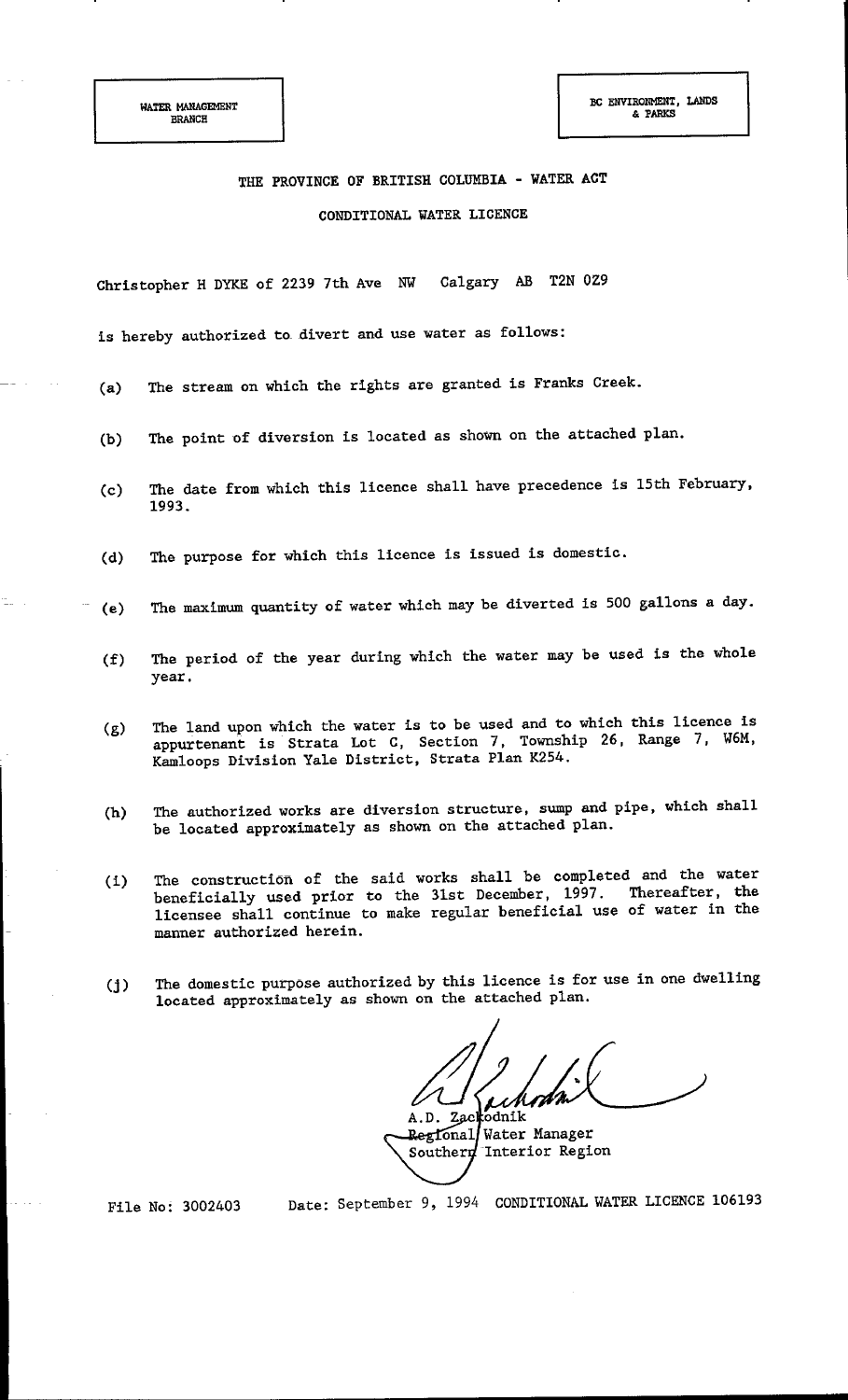

Province of British Columbia



is appurtenant are shown thus: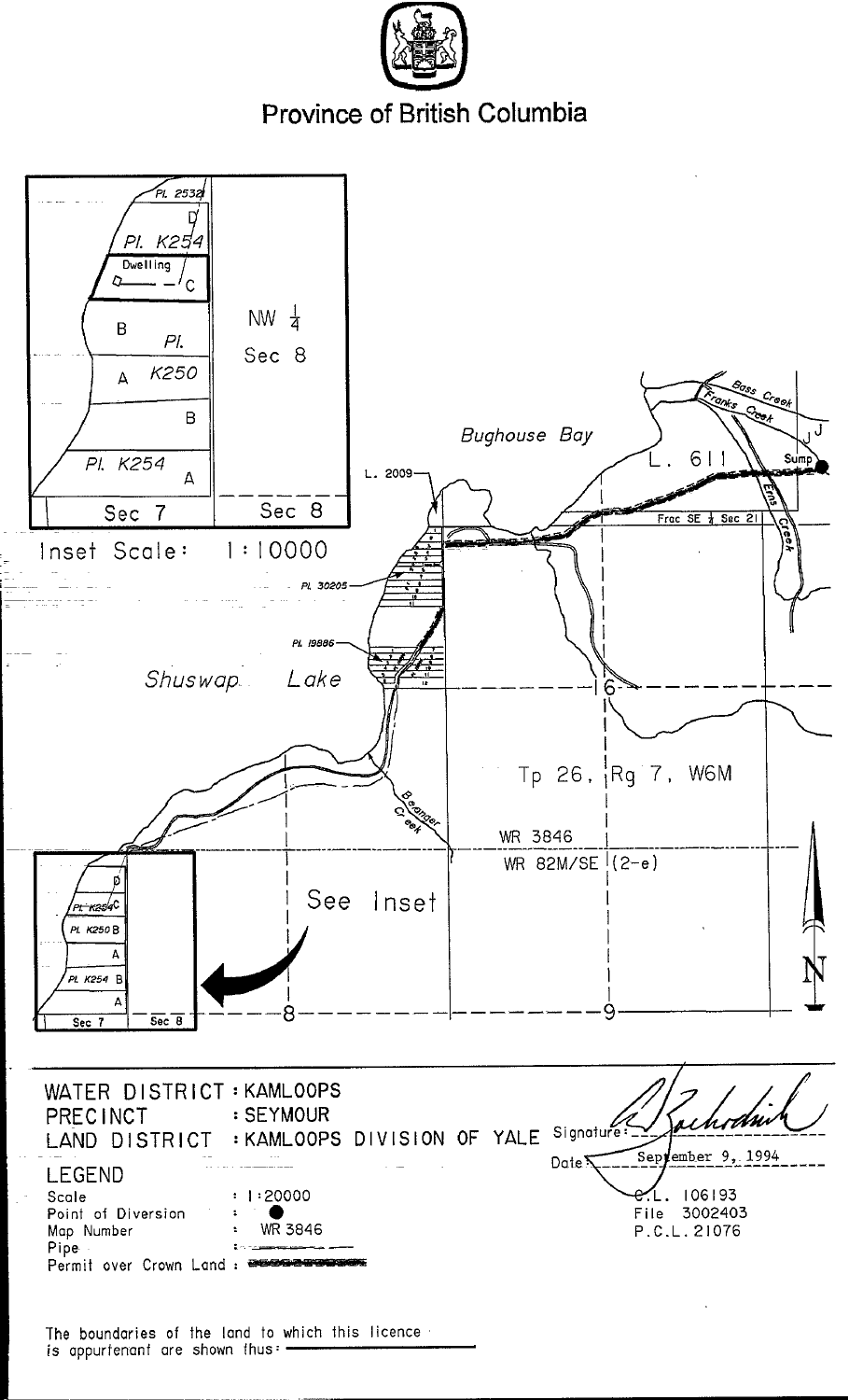#### ORDER

#### **WATERACT**

#### **SECTION 18**

#### **Files: See Attached List**

IN THE MATTER OF the attached list of water licenses, this change of works amendment will be dealt with as a single amendment appurtenant to all existing licenses on this source.

HAVING DETERMINED THAT the Permit over Crown land has been replaced by. Licence of Occupation No. 337527, which was issued to the Southside Water Users' Community, and being satisfied that no person's rights will be injuriously affected, I hereby amend clauses (b), (h) and (j) of said licences on the attached list to read as follows:

- $(b)$ The point of diversion is located as shown on the attached amended plan.
- The authorized works are diversion structure, settling ponds and pipe.  $(h)$
- $(i)$ The domestic purpose authorized by this licence is for use in one dwelling located approximately as shown on the attached amended plan.

Dated at Kamloops, B.C. this 16<sup>th</sup> day of April, 2003.

1 l p 1

Kevin M. Dickenson, P. Eng., **Assistant Regional Water Manager** Southern Service Region - Kamloops Service Centre Land & Water Management Division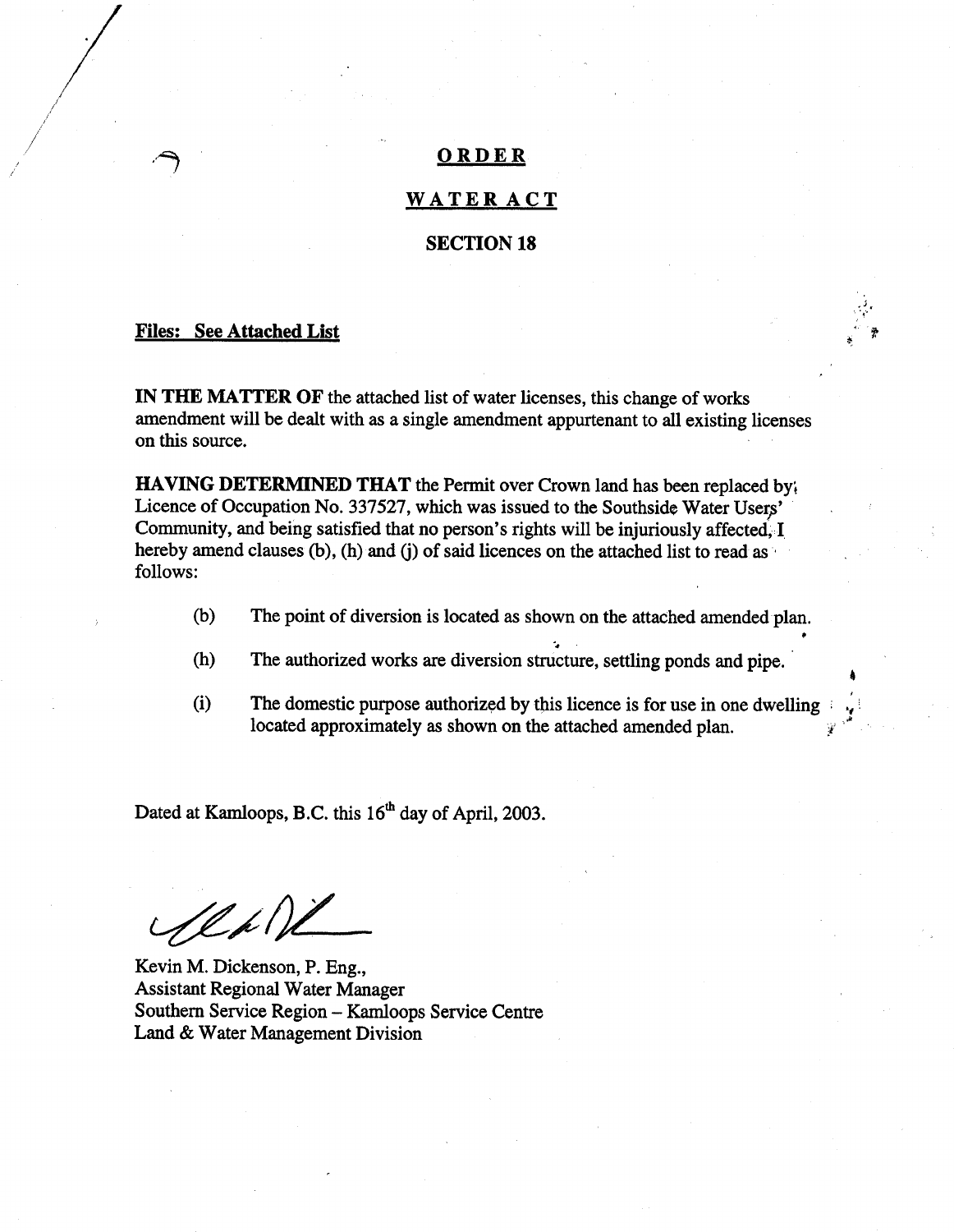

### ORDER UNDER THE *WATER SUSTAINABILITY ACT* SECTION 26

#### File No. 3002403

In the matter of water licence C106193, which authorizes the diversion of water from Franks Creek for domestic purpose on Strata Lot C of Section 7 Township 26 Range 7 West of the 6<sup>th</sup> Meridian Kamloops Division Yale District Strata Plan K254, having determined that the land upon which the water is to be used and to which said licence is appurtenant has been re-described, and being satisfied that no person's rights will be injuriously affected, I hereby amend clauses (b), (g), and (h) of the said licence to read as follows:

(b) The point of diversion is located as shown on the attached amended plan.

(g) The land upon which the water is to be used and to which this licence is appurtenant is Strata Lot L Section 7 Township 26 Range 7 West of the  $6<sup>th</sup>$  Meridian Kamloops Division Yale District Strata Plan KAS254 Together with and interest in the common property in proportion to the unit entitlement of the strata lot as shown on form V.

(h) The authorized works are diversion structure, sump, and pipe, which shall be located approximately as shown on the attached amended plan.

Dated at Vernon, B.C. this  $30<sup>th</sup>$  day of August, 2016

Muhe/ Ed

Michael Epp Assistant Water Manager

Okanagan Shuswap District  $2501 14<sup>th</sup>$  Avenue Vernon, BC, V1T 8Z1

\_\_\_\_\_\_\_\_\_\_\_\_\_\_\_\_\_\_\_\_\_\_\_\_\_\_\_\_\_\_\_\_\_\_\_\_\_\_\_\_\_\_\_\_\_\_\_\_\_\_\_\_\_\_\_\_\_\_\_\_\_\_\_\_\_\_\_\_\_\_\_\_\_\_\_\_